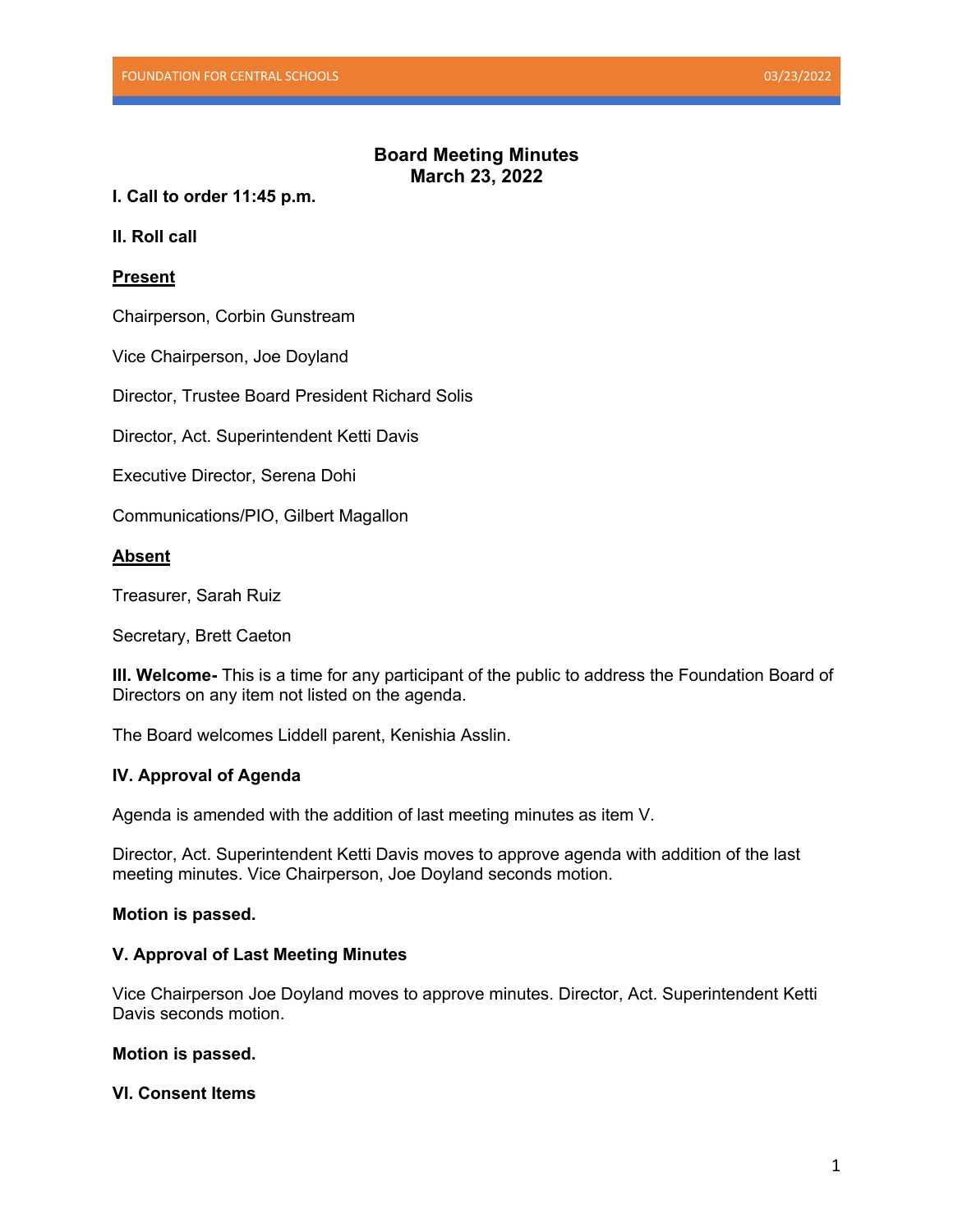#### **a) Approval of Financial Statements**

Vice Chairperson, Joe Doyland moves to approve financials. Director, Trustee President Richard Solis seconds motion.

#### **Motion is passed.**

#### **VII. New Business**

#### **A. Janessa Ramirez Scholarship Awards**

The Foundation received 87 applicants for the Janessa Ramirez Scholarship Awards. To date, \$19,500 has been committed in sponsorships. Ex, Director will announce a table sponsorship promotion for \$400 to CUSD PTA/PTC/Faculty. The silent auction is slowly growing and needs more items. Ex. Director confirms we will utilize the consignment items to create a buzz for larger bids. Volunteers for the event will consist of Justin Garza Leadership Students and Interact Club. Ex. Director will also provide food for students during set-up night.

#### **B. Golf Tournament Update**

\$4,000.00 raised in sign-ups so far! EECU has committed to \$1500.00 as a scorecard sponsor.

Teams will not be accepted day of. May  $27<sup>th</sup>$  deadline for registration.

## **C. Granville Home of Hope**

The official kick-off the GVHOH is March 31<sup>st</sup>! This year's minimum goal is 600 tickets sold. A total of 10,000 tickets will be sold for a chance to win a brand-new Granville Home.

Ex. Director presents two (2) options of timelines for ticket sales and marketing materials, which will help pace the Foundation to the 600-ticket goal. The Director's select option B and move for motion.

#### **Motion on Floor**

Act. Superintendent Ketti Davis moves to proceed with option B for the Granville Home of Hope Ticket Sales and Marketing. Vice Chairperson, Joe Doyland seconds motion.

#### **Motion is passed.**

#### **D. Upcoming Events**

1. Compact Awards April 27<sup>th</sup> 11am, Fresno Chaffee Zoo